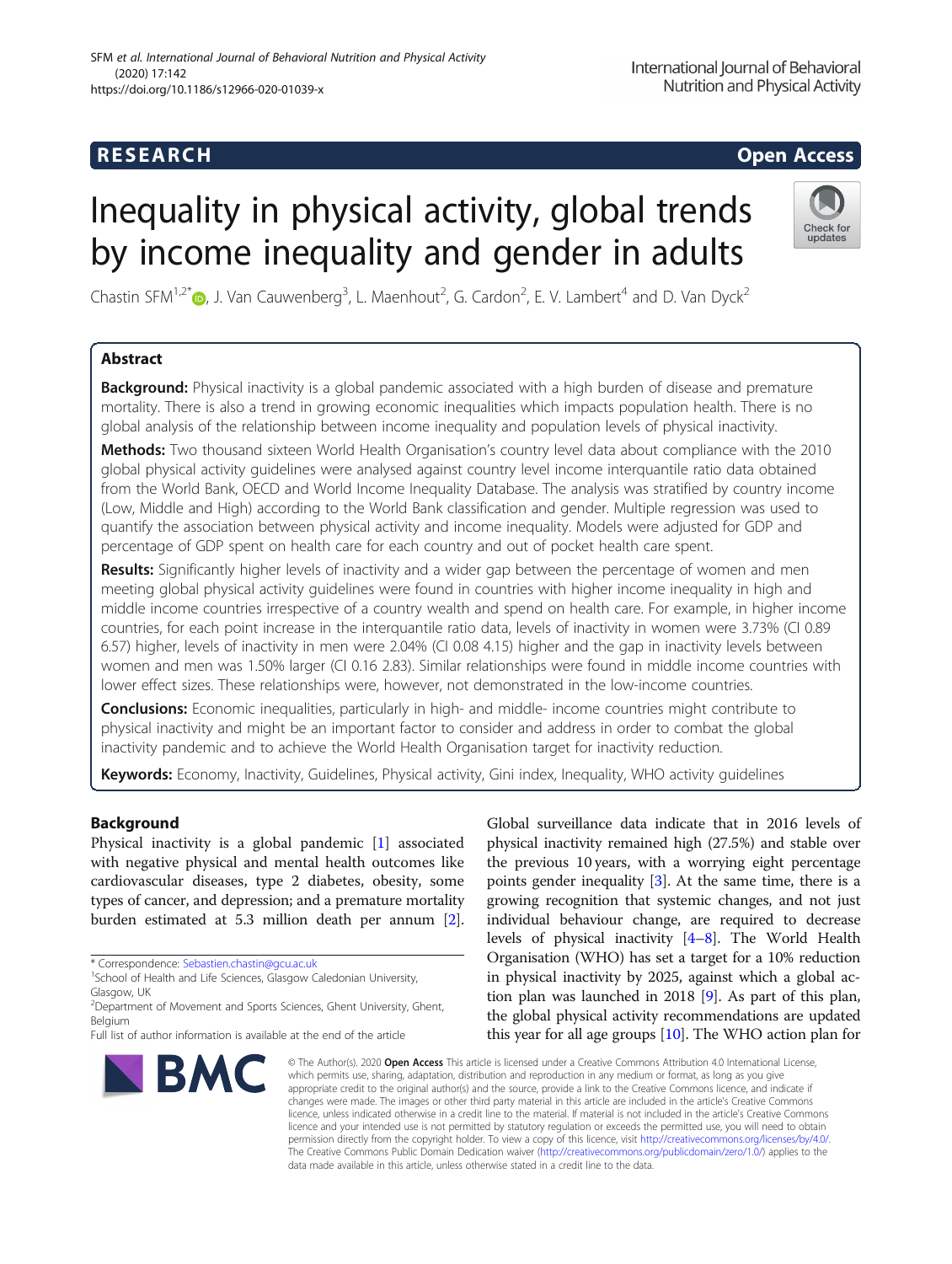physical activity targets multiple factors and seeks synergies within society, societal systems and the environment in innovative ways. However, economic factors are noticeably absent from the WHO action plan and some of the proposed systems thought to determine population levels of physical activity  $[4]$  $[4]$  $[4]$ . The impact of the economic context on physical activity has received very little attention, this despite the rise in economic inequality globally and its impact on population health and health inequalities [\[11](#page-6-0)].

Therefore, the main aim of this paper is to examine the relationship between within-country income inequality and physical (in)activity and the gender gap in physical activity levels across countries worldwide. This, in order to understand if interventions targeting economic inequality should be investigated within public health campaigns against physical inactivity.

#### Methods

#### Data sources

Physical activity data were obtained from the World Health Organisation (WHO) estimate pooled from 358 surveys in 168 countries [\[3](#page-6-0)]. In this data, insufficient physical activity was defined as adults not meeting the 2010 WHO physical activity guidelines for health [[12](#page-6-0)] —i.e., at least 150 min of moderate-intensity, or 75 min of vigorous-intensity physical activity per week, or any equivalent combination of the two. For this study we used the published age-standardised estimated prevalence [[3\]](#page-6-0) in the country as a whole, and for men and women separately, who were not meeting the guidelines for the most recent year available in each country (ranging from 2001 to 2016). The age-standardisation was performed by Guthold et al. to account for the possible influence of difference in age distribution between countries. In addition, we computed the activity gender gap by calculating the difference in estimated compliance to the guidelines between men and women. A higher activity gender gap indicates that within a country more men are meeting the WHO physical activity guidelines than women.

Income inequality, i.e. the difference between those with the highest and lowest incomes in a society, is linked with population health, independent of the income of individuals [[11,](#page-6-0) [13,](#page-6-0) [14](#page-6-0)]. Economic inequality was measured as income interquantile ratio (S80/20), which compares the income of the top 20% richest to the poorest 20% within a country  $[15]$  $[15]$ . This measure of economic inequality is used by international agencies such as the United Nation, World Bank and OECD. S80/20 data were obtained from the World Bank Development Research Group database [[16\]](#page-6-0), the World Income Inequality Database [\[17](#page-6-0)] and the OECD Income Distribution Database [[18\]](#page-6-0). For more information about the World Bank methodology see [[19](#page-6-0)]. To ensure that

we used only robust data, we cross-referenced data from the WIID OECD and World Bank and excluded data when the estimates were more than 20% apart [[20](#page-6-0)].

Gross Domestic Product (GDP) data were from the World Bank Development research group [\[16](#page-6-0)]. Current health care expenditure and out of pocket health care expenditure were also obtained from the World Bank Development research group [[16\]](#page-6-0) and cross referenced against the World Health Organisation Global Health Expenditure Database [\[21](#page-6-0)].

We used inequality, GDP and health care spent data concurrent to the year of the physical activity estimates for each country or from the closest previous year when not available.

#### Analysis

We used multiple regression to investigate the relationship between income inequality and insufficient physical activity levels at country level. We stratified the analysis by World Banks income group [[22\]](#page-6-0). In the models, the dependent variables were the percentage of the whole, male and female population who are inactive and the activity gender gap. We first estimated their association with S80/20 adjusting for each country GDP so that the association reflected the relationship with inequality adjusted for country's wealth. We then further adjusted the models for country level and out of pocket health care expenditure. We conducted sensitivity analysis by removing 10% of the data in each income group and repeating the analysis. All models were checked for compliance with assumptions necessary for multiple linear regression.

#### Results

In total, full data were available for 84 countries (24 from low income, 34 from middle income and 26 from high income countries). Summary statistics are given per income group in Table [1.](#page-2-0) The relationship between insufficient physical activity and income inequality is depicted graphically in Fig. [1](#page-2-0), with raw regression line in black for whole population, blue for male population and red for female population level of insufficient physical activity. An additional plot showing the country names is available in the [supplementary materials.](#page-5-0)

Figure [1](#page-2-0) shows that there is a trend toward higher insufficient physical activity levels in countries with higher income inequalities in middle and high income countries. The gradient of this relationship appears steeper for women than men. This becomes more apparent in Fig. [2](#page-3-0) which shows that in high and middle income countries, the gender activity gap is higher in those countries with higher income inequalities. The linear regression confirmed that the relationships in Figs. [1](#page-2-0) and [2](#page-3-0) were statistically significant at  $p < 0.05$  level for both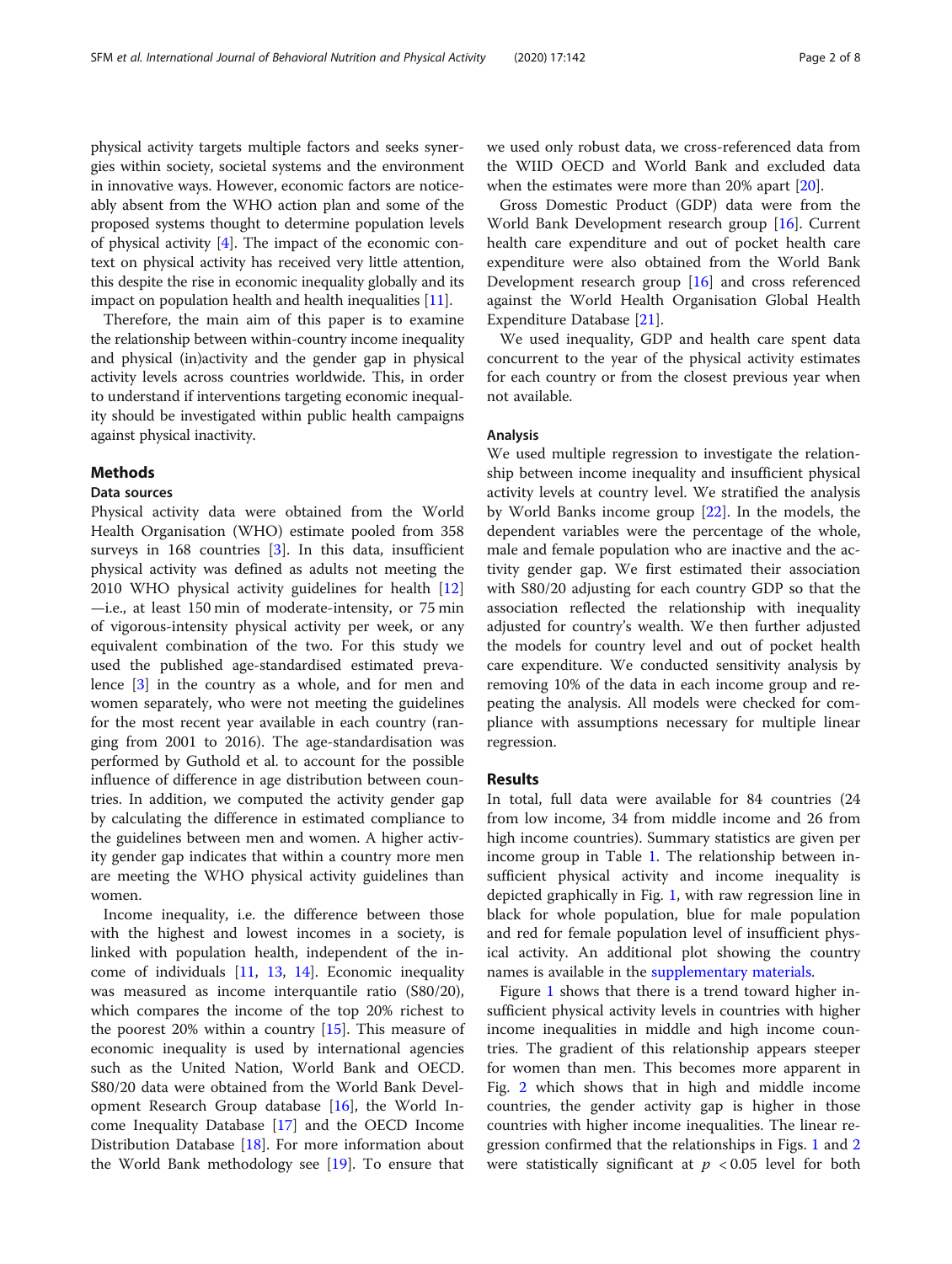| Country Income group                                 | Low              | Middle            | High              |
|------------------------------------------------------|------------------|-------------------|-------------------|
| Whole population insufficient physical activity (%)  | 15.5 (14.3 22.6) | 27.5 (18.7 36.3)  | 31.1 (28.4 37.3)  |
| Male population insufficient physical activity (%)   | 12.7 (10.8 19.6) | 21.2 (17.37 28.8) | 27.4 (25.4 31.7)  |
| Female population insufficient physical activity (%) | 18.7 (16.9 26.1) | 31.8 (23.6 40.4)  | 33.95 (31.3 40.8) |
| Activity gender gap (%)                              | 6.30(3.308.30)   | 9.45(6.3315.5)    | 7.25 (4.38 9.50)  |
| S80/20                                               | 7.37 (6.50 8.95) | 7.44 (5.60 9.31)  | 5.06 (4.29 5.74)  |
| Health care expenditure (% of GDP)                   | 6.00(5.008.00)   | 6.00(4.257.75)    | 9.00 (8.00 10.0)  |
| Out of pocket (% health expenditure)                 | 42.0 (31.5 61.0) | 32.5 (23.6 40.4)  | 16.0 (14.0 22.5)  |

<span id="page-2-0"></span>Table 1 Summary statistics for insufficient physical activity levels, activity gender gap and income inequality by country income group, given as median and interquartile range

high and middle income countries (Table [2\)](#page-3-0) and independent of country wealth, as measured by GDP. Adjusting for health care expenditure and out of pocket health care expenditure did not change these relationships. Models explained around 20% of the variance in insufficient physical activity for high and middle income countries. The model predicts that if there was no income inequality the residual insufficient physical activity would be 12 to 15% in high and middle income countries and the gender activity gap would disappear.

Repeated analysis with 10% of the data removed by country income level performed as a sensitivity analysis did not change the models significantly (Supplementary material Table S[2\)](#page-5-0). The sensitivity analysis showed that the relationships were robust.

#### **Discussion**

Our results show that the levels of insufficient physical activity in high and middle-income countries are higher where there are greater income inequalities, regardless of the country wealth or health care expenditure. In addition, the gender inequality in terms of physical activity levels is also greater in high- and middle- income countries with higher income inequalities. Conversely, these trends are flatter and even inverse in low-income countries. The models estimate that for a point increase

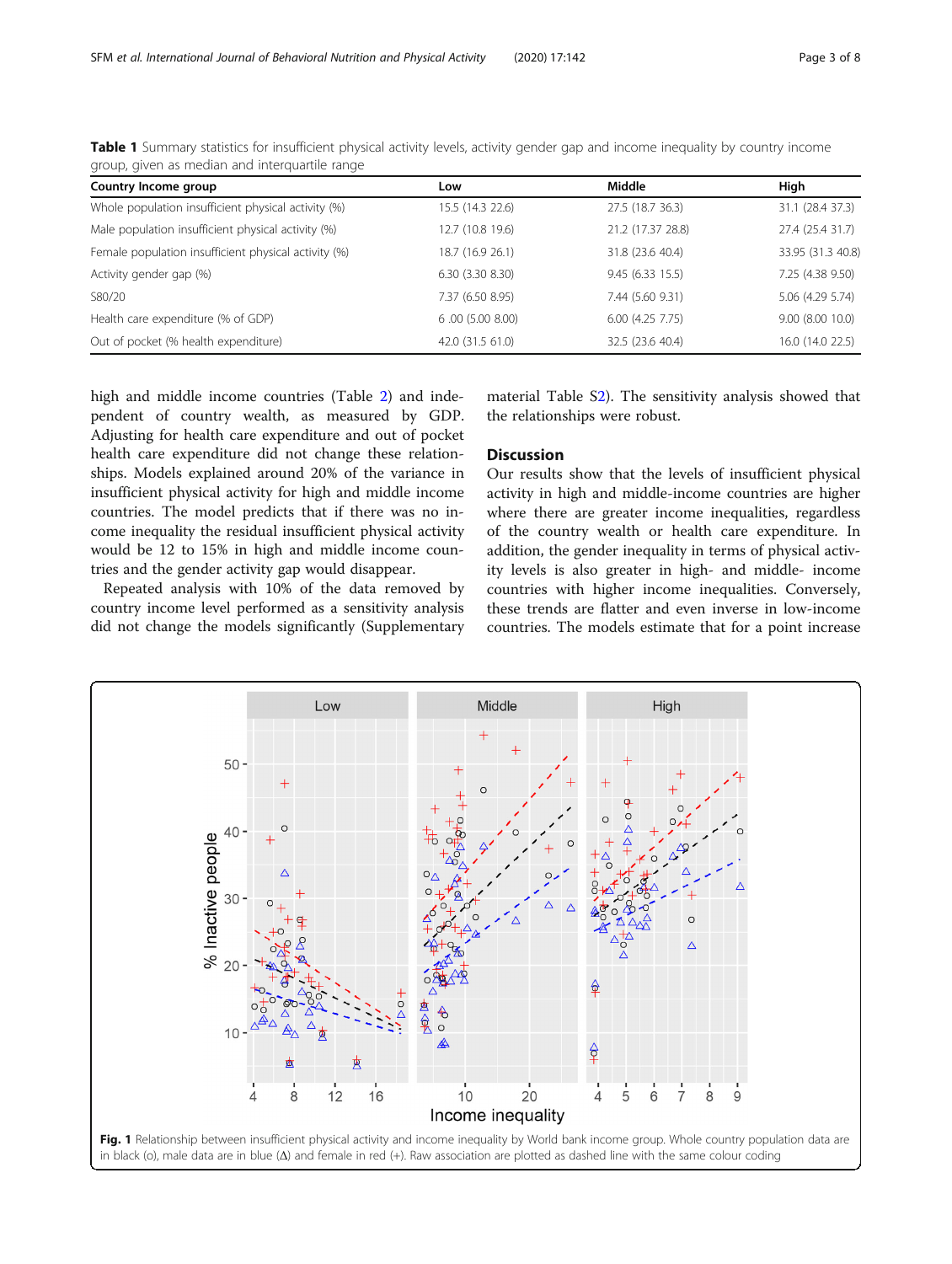<span id="page-3-0"></span>

Table 2 Multiple regression unadjusted coefficients with 95% confidence intervals. Significant associations at  $p < 0.05$  are highlighted in bold

| <b>Country Income Group</b>                 | High             | Mid              | Low                     |
|---------------------------------------------|------------------|------------------|-------------------------|
| Raw association                             |                  |                  |                         |
| Whole population                            | 2.93 (0.48 5.37) | 0.90(0.281.52)   | $-0.73$ ( $-1.78$ 0.32) |
| Male                                        | 2.04 (0.08 4.15) | 0.69(0.121.26)   | $-0.45$ ( $-1.35$ 0.44) |
| Female                                      | 3.73 (0.89 6.57) | 1.10(0.351.83)   | $-0.99$ $(-2.24 0.26)$  |
| Activity gender gap                         | 1.70 (0.60 2.80) | 0.36(0.090.80)   | $-0.55$ ( $-1.06$ 0.02) |
| Models adjusted for health care expenditure |                  |                  |                         |
| Whole population                            | 3.00 (0.17 5.83) | 0.85(0.181.51)   | $-0.56$ ( $-1.69$ 0.57) |
| Male                                        | 2.20 (0.21 4.62) | 0.55(0.031.13)   | $-0.34$ $(-1.31$ 0.63)  |
| Female                                      | 3.70 (0.39 7.02) | 1.11 (0.31 1.92) | $-0.77$ $(-2.11$ 0.57)  |
| Activity gender gap                         | 1.50 (0.16 2.83) | 0.54(0.100.97)   | $-0.43$ ( $-0.16$ 1.02) |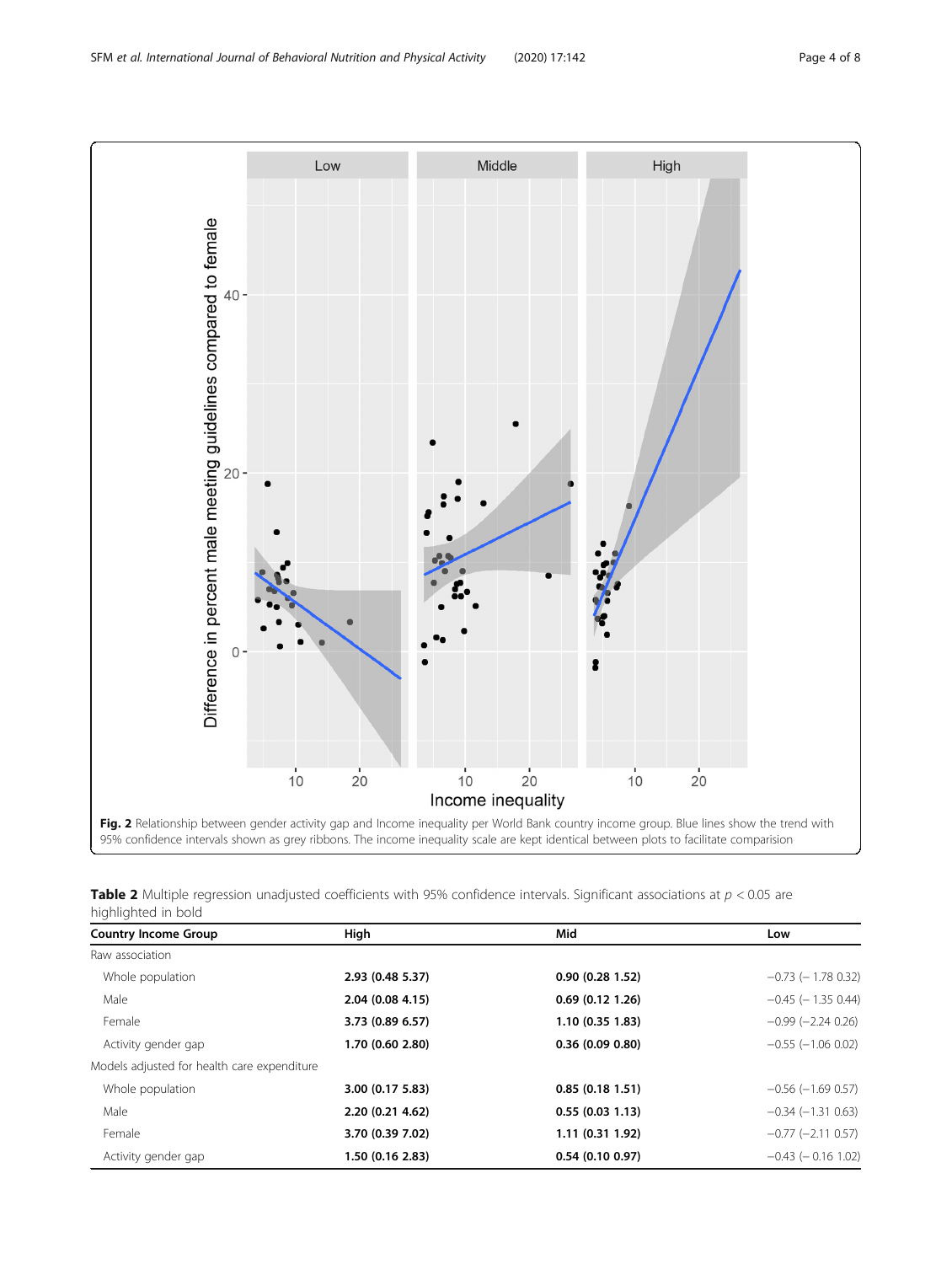in income inequality there is a 3% increase in insufficient physical inactivity for the whole population, 2.2% for men and 3.7% for women in high income countries. A point different in income inequality is roughly the difference between income inequality in France and the United Kingdom. Considering that the difference in insufficient physical activity levels between these countries is around 6%, income inequality could account for half this difference. Similarly compared to the 5% increase in insufficient physical activity observed in high income countries by Guthold et al. [\[3](#page-6-0)] over 15 years the estimated effect size of income inequality appears large. The association is about a third weaker in middle income countries.

Our findings extrapolate on a global scale what has already been observed within the USA. Two studies previously examined the association between income inequality and physical (in)activity between states in the USA [\[23](#page-6-0), [24](#page-6-0)]. Diez-Roux and colleagues found that state-level inequality was associated with higher levels of physical inactivity (i.e. not meeting the physical activity guidelines) in US adults [\[23](#page-6-0)]. Similarly, another USA study found that state-level income inequality was associated with a lower likelihood of meeting the physical activity recommendations, but only among women [\[24](#page-6-0)].

Many studies have demonstrated that people living in areas with high income inequality are at higher risk for premature mortality and other negative health outcomes, like cardiovascular diseases, depression, obesity and lower self-rated health as demonstrated [\[25](#page-6-0)–[27](#page-6-0)]. Considering the physical inactivity is associated with poor health, it is possible that inequality in physical activity plays an important role the relationship between income inequality and poor health.

Several hypotheses exist to explain why income inequality contributes to poorer health outcomes. On the one hand, the social capital hypothesis posits that income inequality intensifies social hierarchies and social inequality and consequently reduces population health through decreased interpersonal trust, social cohesion and social capital [[13,](#page-6-0) [28](#page-6-0)]. On the other hand, the neomaterialist hypothesis claims that income inequality leads to underinvestment in health services and infrastructures, and education, and thus to poorer health [[29,](#page-6-0) [30\]](#page-6-0).

Income inequality might be an important determinant of insufficient physical activity and poor health that needs to be more clearly understood and taken into account. Negative associations between income inequality and health outcomes are usually found in large areas like countries or states, while findings are less consistent at the level of cities, counties or neighbourhoods [[31](#page-6-0)–[34](#page-6-0)]. This suggests that income inequality could be acting on large systemic scale and at societal level, hinting that high level policy measures are required to address it. For

example, the Hass Institute proposed six evidence based policy solutions to reverse inequality: increase minimum wage, expand the earned income tax, build assets for working families, invest in education, make tax more progressive, end residential segregation [\[35\]](#page-6-0). Reducing income inequality might be an important lever to increase global physical activity and physical activity equity and prevent raise in inactivity and activity gender gap as countries transition from low income to middle- and high- income economies. Alternatively, it is possible that finer grained analyses are better equipped to account for confounders. However, small geographical scale analysis might not allow to capture macroscopic systemic effects.

Another possible explanation for differences in association between income inequality in high and middle income settings versus low-income countries, may be related to differences in the nature of physical activity and whether it is volitional or utilitarian physical activity. Stalsberg and Pedersen recently showed that the only consistent relationship between self-reported physical activity and socioeconomic status (SES) was for recreational or leisure-time physical activity, and that while persons with low SES did not have resources to direct to leisure time physical activity, they were more actively engaged in physical activity in other domains [\[36](#page-6-0)]. This supports the findings by Guthold et al. (2011) of 22 countries in the African region, most of which were low income countries, in which over 79% were meeting WHO global physical activity recommendations [\[37](#page-6-0)]. However, the vast majority of physical activity was utilitarian, in the form of occupational (48.6%) or transportrelated (46.3%) physical activity, with only 5.3% accounted for by leisure time activities. The gender gap was also greatest for leisure time activity, and any form of vigorous activity. Similarly, Atkinson et al. found marked differences in inactivity levels in low income countries according to occupational structure [[38](#page-6-0)].

In considering why income inequality has a differential effect on levels of physical activity in high- and middleincome countries, compared to low income countries, we can think of the broader upstream factors, such as infrastructure and access to facilities and resources, or social determinants such as safety from crime. In a recent narrative review, Adkins et al. suggested that in low-income, socio-economically disadvantaged communities, the associations between the built environment and physical activity are weaker and often inverse [\[39](#page-6-0)]. This is supported by a number of studies. For example, Da Silva (2014) demonstrated in a study of over 100,000 Brazilian adolescents, from more than 2800 schools that physical activity in adolescents was inversely associated with income inequality of the city in which they lived [[40\]](#page-6-0). Da Silva suggests that one way in which to address this social gradient, or "level the playing fields" in cities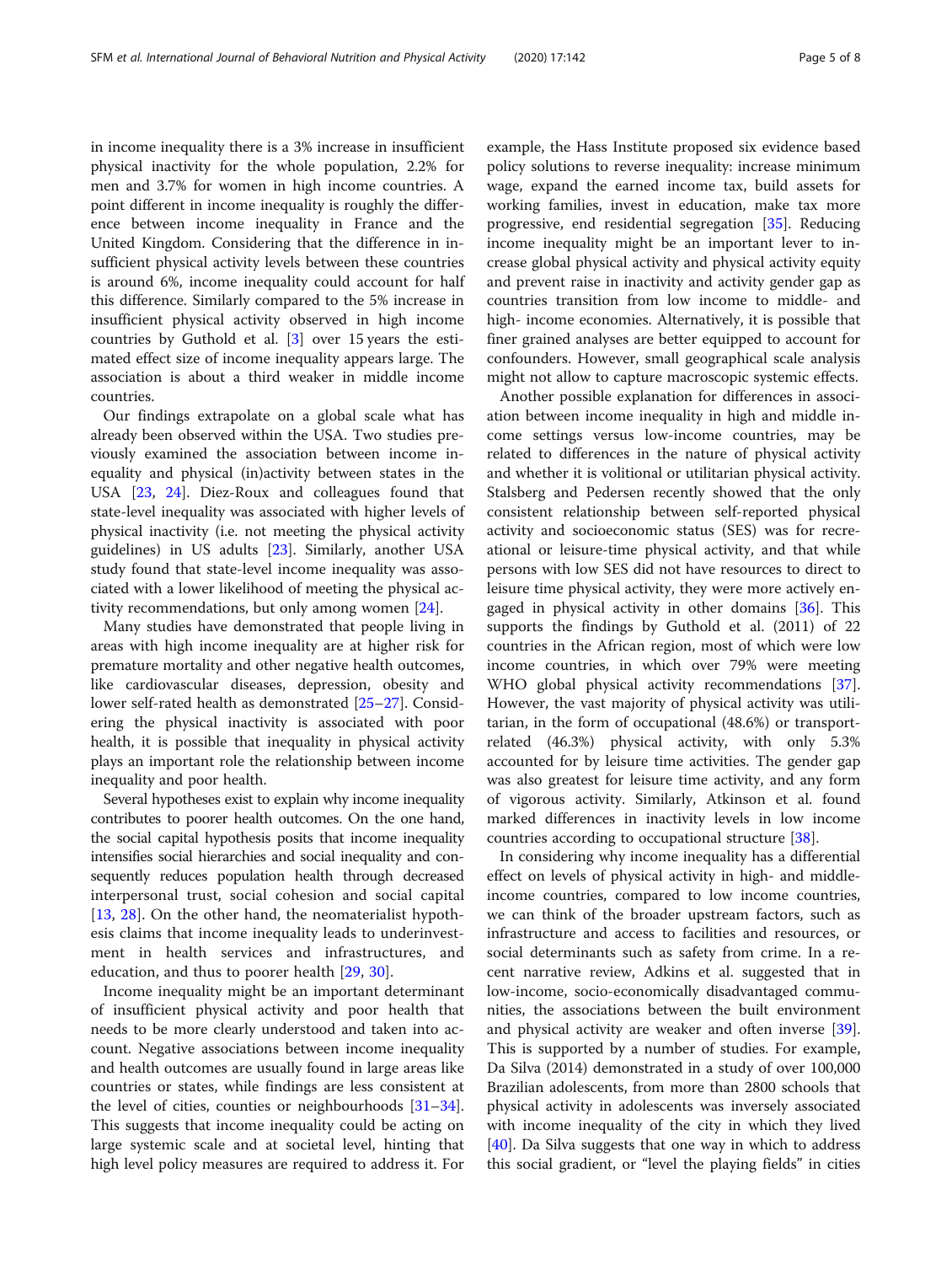<span id="page-5-0"></span>would be to develop the infrastructure to promote physical activity for the entire population, through constructing "free-access public areas" such as parks, sports fields, recreation facilities, and greenways.

In terms of other attributes of the built environment, residential density in high -income countries and the Global North has been associated with increased walking for leisure [[41](#page-6-0)]. Conversely, densification in low-income country settings reflects overcrowding and has little or no association, and may, in fact, be negatively associated with walking for leisure [[42](#page-6-0)]. The results of the current study suggest that it is important to consider both the volitional and utilitarian nature of physical activity, infrastructure, programmes, densification and the quality of what comprises the urban space, against the needs of the inhabitants and their perceptions [\[43](#page-6-0)].

To date the promotion of physical activity has mainly focused on individual behaviour change, communitybased interventions and sport promotion [\[8](#page-6-0)] with only limited impact on global trends in inactivity [\[3](#page-6-0)]. Some might argue that the focus on sport might be counterproductive as it possibly re-inforces social hierarchy and hence the potential effect of inequality on inactivity above [\[44\]](#page-6-0). It is also possible to raise the question of whether physical inactivity might be a symptom of inequality (a consequence), rather than mainly a behavioural issue exacerbated in high income countries. Proximal determinants targeted by most behavioural interventions only explain a small proportion of the variance in population physical activity [[45](#page-6-0), [46\]](#page-7-0). Conversely, it appears that income inequality could explain around 20% of the variance suggesting that it could be a much more powerful lever. Recent report show that we are not on course to meet the WHO target for a 10% reduction in physical inactivity  $[3]$  $[3]$ . Our model estimates that 10% lower physical inactivity is associated with an income inequality lowered by a factor of 3 in high income countries. For example, this would be equivalent to bring levels of inequality in the USA to the levels observed in Norway which Norway as a country show it is feasible. Considering the \$53.8 billion economic burden and \$13.7 billion productivity loss associated with physical inactivity, which are probably underestimated, reducing income inequality might make economic as well as public health sense [\[47\]](#page-7-0).

#### Strength and limitations

The main strength of this study is that we used data openly available from international agencies such as the WHO, UN and World Bank and cross-referenced them. The main limitations are with the quality of the data. Measures of income inequality are also notoriously imprecise [\[15](#page-6-0)]. In addition, it is recognised that wealth inequality might be a stronger driver of outcome inequality than income inequality. Nonetheless, the relationships observed are quite apparent without the need of complex analysis which give some support to their robustness. Finally, this is only a cross-sectional analysis therefore it is not possible to offer definitive answer about whether these are causal relationships or simply concurrent phenomena.

#### Conclusion

Physical inactivity levels and gender gap in activity levels are strongly related to within country income inequality in high and middle income countries. Economic inequalities might contribute to the global pandemic of physical inactivity and might be an important factor to consider and address in order to achieve the World Health Organisation target for inactivity reduction and combat the pandemic and its associated burden of disease and mortality.

#### Supplementary Information

The online version contains supplementary material available at [https://doi.](https://doi.org/10.1186/s12966-020-01039-x) [org/10.1186/s12966-020-01039-x](https://doi.org/10.1186/s12966-020-01039-x).

Additional file 1: Fig. S1: Relationship in low income countries between within country income inequality and percentage of people inactive within a country. Country code are presented and can be crossreferenced with real names in Table S1. The linear raw association is presented with 95% CI ribbon. Fig. S2: Relationship in middle income countries between within country income inequality and percentage of people inactive within a country. Country code are presented and can be cross-referenced with real names in Table S1. The linear raw association is presented with 95% CI ribbon. Fig. 3: Relationship in high income countries between within country income inequality and percentage of people inactive within a country. Country code are presented and can be cross-referenced with real names in Table S1. The linear raw association is presented with 95% CI ribbon. Table S1: Country code and name reference table. Table S2: Results of sensitivity analysis.

#### Acknowledgements

The authors would like to thank Richard Wilkinson, Melody Ding and Fiona Bull for constructive discussions.

#### Authors' contributions

SC and JvC conceived the study; SC, LM and JvC dealt with data processing and analysis; SC, DvD wrote the first draft and all authors contributed text, comments, analysis and interpretations to the final manuscript. All author(s) read and approved the final manuscript.

#### Funding

The work in this manuscript is not supported by any funding.

#### Availability of data and materials

All data used in this manuscript are freely available, the references are given in the main text.

#### Ethics approval and consent to participate

This is a secondary analysis study dealing with country level aggregated data. Ethics was thought by the studies which provided these aggregates [[3](#page-6-0)].

#### Consent for publication Not applicable.

#### Competing interests

The authors declare that they have no competing interests.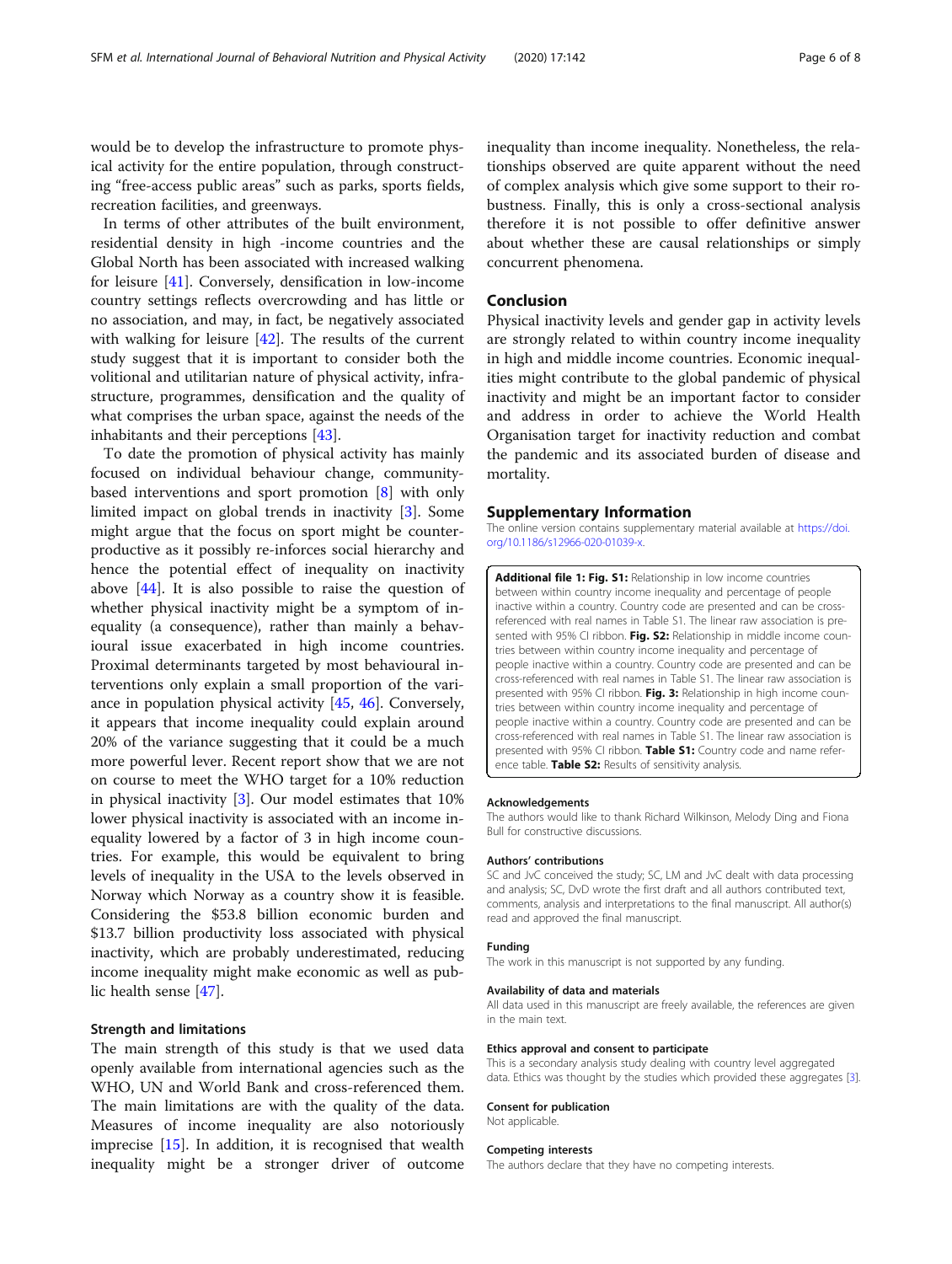#### <span id="page-6-0"></span>Author details

<sup>1</sup>School of Health and Life Sciences, Glasgow Caledonian University, Glasgow, UK. <sup>2</sup>Department of Movement and Sports Sciences, Ghent University, Ghent, Belgium. <sup>3</sup>Department of Public Health and Primary Care, Ghent University, Ghent, Belgium. <sup>4</sup>Health through Physical Activity, Lifestyle and Sport Research Centre (HPALS), Department of Human Biology, Faculty of Health Sciences, University of Cape Town, Cape Town, South Africa.

# Received: 18 May 2020 Accepted: 20 October 2020

#### References

- 1. Kohl HW 3rd, Craig CL, Lambert EV, Inoue S, Alkandari JR, Leetongin G, et al. The pandemic of physical inactivity: global action for public health. Lancet. 2012;380:294–305 Available from: [http://view.ncbi.nlm.nih.gov/pubmed/22](http://view.ncbi.nlm.nih.gov/pubmed/22818941) [818941](http://view.ncbi.nlm.nih.gov/pubmed/22818941). [harold.w.kohl@uth.tmc.edu](mailto:harold.w.kohl@uth.tmc.edu). University of Texas Health Science Center, Houston School of Public Health, USA.
- Lee I-M, Shiroma EJ, Lobelo F, Puska P, Blair SN, Katzmarzyk PT. Effect of physical inactivity on major non-communicable diseases worldwide: an analysis of burden of disease and life expectancy. Lancet. 2012;380:219–29 Available from: [http://linkinghub.elsevier.com/retrieve/pii/S014067361261031](http://linkinghub.elsevier.com/retrieve/pii/S0140673612610319) [9](http://linkinghub.elsevier.com/retrieve/pii/S0140673612610319). Elsevier. [cited 2016 Jun 16].
- 3. Guthold R, Stevens GA, Riley LM, Bull FC. Worldwide trends in insufficient physical activity from 2001 to 2016: a pooled analysis of 358 populationbased surveys with 1·9 million participants. Lancet Glob Heal. 2018.
- 4. Rutter H, Cavill N, Bauman A, Bull F. Systems approaches to global and national physical activity plans. Bull. World Health Organ: World Health Organization; 2019. p. 162–5.
- 5. Chastin SFM, De Craemer M, Lien N, Bernaards C, Buck C, Oppert J-M, et al. The SOS-framework (Systems of Sedentary behaviours): an international transdisciplinary consensus framework for the study of determinants, research priorities and policy on sedentary behaviour across the life course: a DEDIPAC-study. Int J Behav Nutr Phys Act. 2016;13:83.
- 6. Condello G, Ling FCM, Bianco A, Chastin S, Cardon G, Ciarapica D, et al. Using concept mapping in the development of the EU-PAD framework (EUropean-Physical Activity Determinants across the life course): a DEDIPACstudy. BMC Public Health. 2016;16:1–16. [https://doi.org/10.1186/s12889-016-](https://doi.org/10.1186/s12889-016-3800-8) [3800-8](https://doi.org/10.1186/s12889-016-3800-8) BioMed Central Ltd. [cited 2020 Mar 24].
- 7. Holdsworth M, Nicolaou M, Langøien LJ, Osei-Kwasi HA, Chastin SFM, Stok FM, et al. Developing a systems-based framework of the factors influencing dietary and physical activity behaviours in ethnic minority populations living in Europe - a DEDIPAC study. Int J Behav Nutr Phys Act. 2017;14:154.
- 8. Hallal PC, Bauman AE, Heath GW, Kohl HW, Lee IM, Pratt M. Physical activity: More of the same is not enough. Lancet. 2012:190–1 Lancet Publishing Group.
- 9. World Health Organisation. Global action plan on physical activity 2018– 2030: more active people for a healthier world. 2018.
- 10. World Health Organization. Guidelines on physical activity and sedentary behaviour. Geneva; 2020.
- 11. Bor J, Cohen GH, Galea S. Population health in an era of rising income inequality: USA, 1980–2015. Lancet. 2017;389:1475–90.
- 12. World Health Organisation. Global Recommendations on Physical Activity for Health. Geneva: 2010.
- 13. Pickett K, Wilkinson R. The Spirit Level: Why Greater Equality Makes Societies Stronger. Blomsbury. New York; 2009.
- 14. Subramanian SV, Kawachi I. Income inequality and health: what have we learned so far? Epidemiol Rev. 2004;26(1):78–91.
- 15. De Maio FG. Income inequality measures. J Epidemiol Community Health. 2007:849–52.
- 16. World Bank. World Bank Development Research Group indicators database [Internet]. Available from: [https://data.worldbank.org/indicator.](https://data.worldbank.org/indicator)
- 17. United Nations University. World Income Inequality Database. 2018. Available from: [https://www.wider.unu.edu/data.](https://www.wider.unu.edu/data)
- 18. OECD. Income inequality (indicator). doi: [https://doi.org/10.1787/459aa7f1](https://doi.org/10.1787/459aa7f1-en) [en](https://doi.org/10.1787/459aa7f1-en) (Accessed on 25 March 2020). 2020; Available from: [https://data.oecd.](https://data.oecd.org/inequality/income-inequality.htm) [org/inequality/income-inequality.htm](https://data.oecd.org/inequality/income-inequality.htm).
- 19. World Bank. PovcalNet: an online analysis tool for global poverty monitoring [Internet]. Available from: [http://iresearch.worldbank.org/](http://iresearch.worldbank.org/PovcalNet/home.aspx) [PovcalNet/home.aspx](http://iresearch.worldbank.org/PovcalNet/home.aspx).
- 20. Gasparini L, Tornarolli L. A review of the OECD Income Distribution Database. J Econ Inequal. 2015;13:579–602.
- 21. World Health Organization. Global Health Expenditure Database. 2020. Available from: [https://apps.who.int/nha/database/Select/Indicators/en.](https://apps.who.int/nha/database/Select/Indicators/en)
- 22. World Bank. List of economies, December 2016. databank. [Internet]. 2016 [cited 2020 Mar 23]. Available from: [www.worldbank.org/data/download/](http://www.worldbank.org/data/download/site-content/CLASS.xls) [site-content/CLASS.xls](http://www.worldbank.org/data/download/site-content/CLASS.xls).
- 23. Diez-Roux AV, Link BG, Northridge ME. A multilevel analysis of income inequality and cardiovascular disease risk factors. Soc Sci Med. 2000;50(5): 673–87.
- 24. Pabayo R, Fuller D, Lee EY, Horino M, Kawachi I. State-level income inequality and meeting physical activity quidelines: Differential associations among US men and women. J Public Heal (United Kingdom). 2018;40(2): 229–36.
- 25. Kondo N, Sembajwe G, Kawachi I, Van Dam RM, Subramanian SV, Yamagata Z. Income inequality, mortality, and self rated health: meta-analysis of multilevel studies. BMJ. 2009;339:b4471.
- 26. Pabayo R, Kawachi I, Gilman SE. Income inequality among American states and the incidence of major depression. J Epidemiol Community Health. 2014;68(2): 110–5.
- 27. Kim D, Kawachi I, Hoorn S, Vander Ezzati M. Is inequality at the heart of it? Cross-country associations of income inequality with cardiovascular diseases and risk factzors. Soc Sci Med. 2008;66(8):1719–32.
- 28. Kawachi I, Kennedy B. Health and social cohesion: why care about income inequality? BMJ. 1997;314:1037–40.
- 29. Dunn JR, Burgess B, Ross NA. Income distribution, public services expenditures, and all cause mortality in US states. J Epidemiol Community Health. 2005;59(9):768–74.
- 30. Ronzio CR, Pamuk E, Squires GD. The politics of preventable deaths: local spending, income inequality, and premature mortality in US cities. J Epidemiol Community Health. 2004;58:175–9.
- 31. Clough-Gorr KM, Egger M, Spoerri A. A Swiss paradox? Higher income inequality of municipalities is associated with lower mortality in Switzerland. Eur J Epidemiol. 2015;30(8):627–36.
- 32. Cohen SA, Greaney ML, Klassen AC. A "swiss paradox" in the United States? Level of spatial aggregation changes the association between income inequality and morbidity for older Americans. Int J Health Geogr. 2019;18:28.
- 33. Wilkinson RG, Pickett KE. Income inequality and population health: a review and explanation of the evidence. Soc Sci Med. 2006;62(7):1768–84.
- 34. Pickett KE, Wilkinson RG. Income inequality and health: a causal review. Soc Sci Med. 2015;128:316–26.
- 35. Hass institute for a fair and inclusive society. Responding to Rising Inequality: Policy Interventions to Ensure Opportunity for All. 2014.
- 36. Stalsberg R, Pedersen AV. Are differences in physical activity across socioeconomic groups associated with choice of physical activity variables to report? Int J Environ Res. Public Health. 2018;15(5):922.
- 37. Guthold R, Louazani SA, Riley LM, Cowan MJ, Bovet P, Damasceno A, et al. Physical activity in 22 African countries. Am J Prev Med. 2011;41(1):52–60.
- 38. Atkinson K, Lowe S, Moore S. Human development, occupational structure and physical inactivity among 47 low and middle income countries. Prev Med Reports. 2016;3:40–5.
- 39. Adkins A, Makarewicz C, Scanze M, Ingram M, Luhr G. Contextualizing walkability: do relationships between built environments and walking vary by socioeconomic context? J am plan Assoc. 2017;83(3):296–314.
- 40. Silva DAS. Relationship between brazilian adolescents' physical activity and social and economic indicators of the cities where they live. Percept Mot Skills. 2015.
- 41. Christiansen LB, Troelsen J, Cerin E, Badland H, Kerr J, Davey R, et al. International comparisons of the associations between objective measures of the built environment and transport-related walking and cycling: IPEN adult study. J Transp Heal. 2016;3:467–78.
- 42. Lu Y, Xiao Y, Ye Y. Urban density, diversity and design: is more always better for walking? A study from Hong Kong. Prev Med (Baltim). 2017.
- 43. Boyko C. Urban Design and Well-being. In: R. TE and C, editor. Des Heal. Routledge; 2017.
- 44. Bourdieu P. Sport and social class. Soc Sci Inf. 1978;17:819–40. Sage PublicationsSage CA: Thousand Oaks, CA; [cited 2020 May 5]. [https://doi.](https://doi.org/10.1177/053901847801700603) [org/10.1177/053901847801700603](https://doi.org/10.1177/053901847801700603)..
- 45. Condello G, Puggina A, Aleksovska K, Buck C, Burns C, Cardon G, et al. Behavioral determinants of physical activity across the life course: a "DEterminants of DIet and physical ACtivity" (DEDIPAC) umbrella systematic literature review. Int J Behav Nutr Phys Act. 2017.